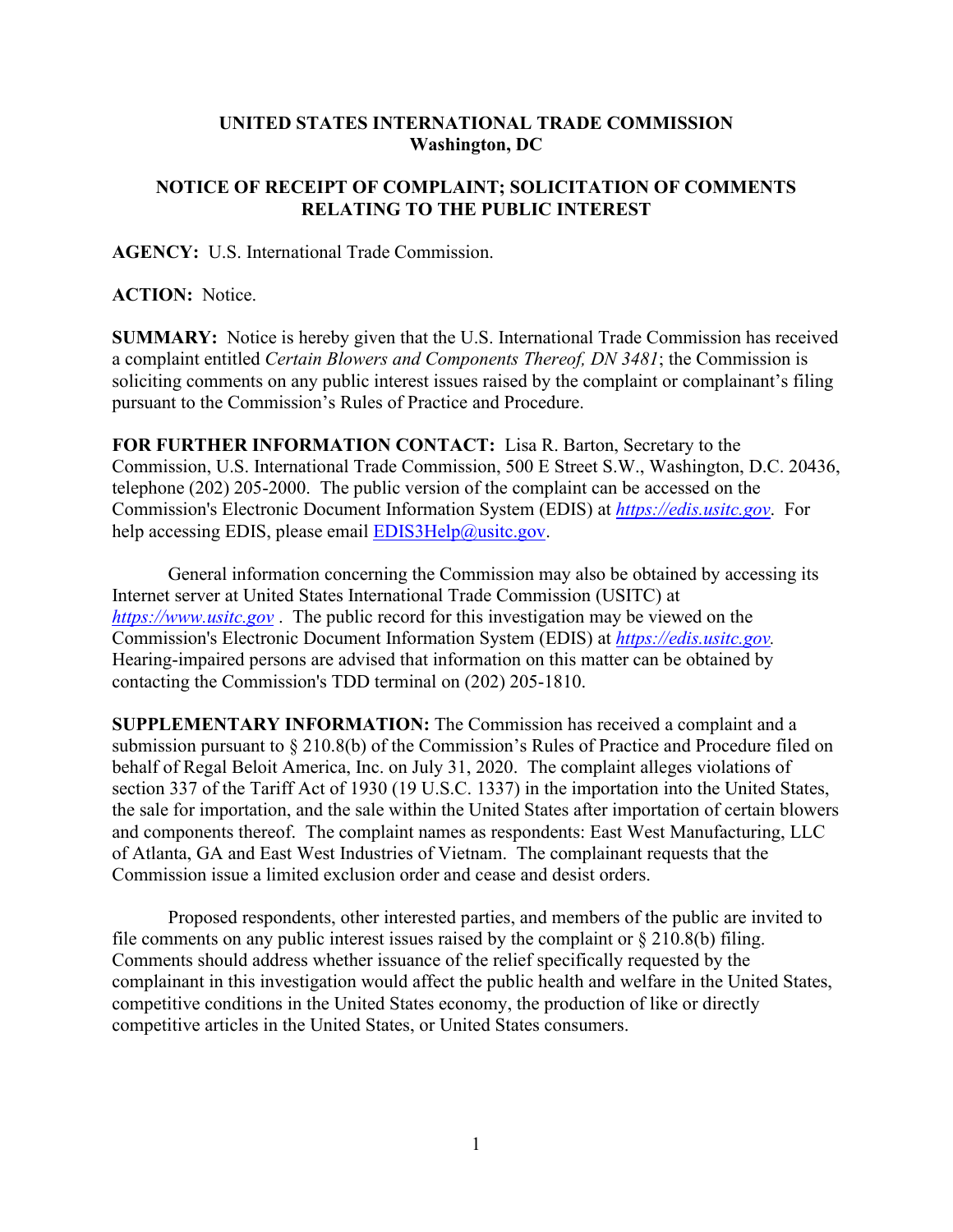In particular, the Commission is interested in comments that:

- (i) explain how the articles potentially subject to the requested remedial orders are used in the United States;
- (ii) identify any public health, safety, or welfare concerns in the United States relating to the requested remedial orders;
- (iii) identify like or directly competitive articles that complainant, its licensees, or third parties make in the United States which could replace the subject articles if they were to be excluded;
- (iv) indicate whether complainant, complainant's licensees, and/or third party suppliers have the capacity to replace the volume of articles potentially subject to the requested exclusion order and/or a cease and desist order within a commercially reasonable time; and
- (v) explain how the requested remedial orders would impact United States consumers.

Written submissions on the public interest must be filed no later than by close of business, eight calendar days after the date of publication of this notice in the Federal Register. There will be further opportunities for comment on the public interest after the issuance of any final initial determination in this investigation. Any written submissions on other issues must also be filed by no later than the close of business, eight calendar days after publication of this notice in the Federal Register. Complainant may file replies to any written submissions no later than three calendar days after the date on which any initial submissions were due. Any submissions and replies filed in response to this Notice are limited to five (5) pages in length, inclusive of attachments.

Persons filing written submissions must file the original document electronically on or before the deadlines stated above. Submissions should refer to the docket number ("Docket No. 3481") in a prominent place on the cover page and/or the first page. (*See* Handbook for Electronic Filing Procedures, [Electronic Filing Procedures](https://www.usitc.gov/documents/handbook_on_filing_procedures.pdf)<sup>[1](#page-1-0)</sup>). Please note the Secretary's Office will accept only electronic filings during this time. Filings must be made through the Commission's Electronic Document Information System (EDIS, *[https://edis.usitc.gov](https://edis.usitc.gov/)*.) No inperson paper-based filings or paper copies of any electronic filings will be accepted until further notice. Persons with questions regarding filing should contact the Secretary at [EDIS3Help@usitc.gov.](mailto:EDIS3Help@usitc.gov)

Any person desiring to submit a document to the Commission in confidence must request confidential treatment. All such requests should be directed to the Secretary to the Commission and must include a full statement of the reasons why the Commission should grant such

<span id="page-1-0"></span><sup>1</sup> Handbook for Electronic Filing Procedures:

*[https://www.usitc.gov/documents/handbook\\_on\\_filing\\_procedures.pdf](https://www.usitc.gov/documents/handbook_on_filing_procedures.pdf)*